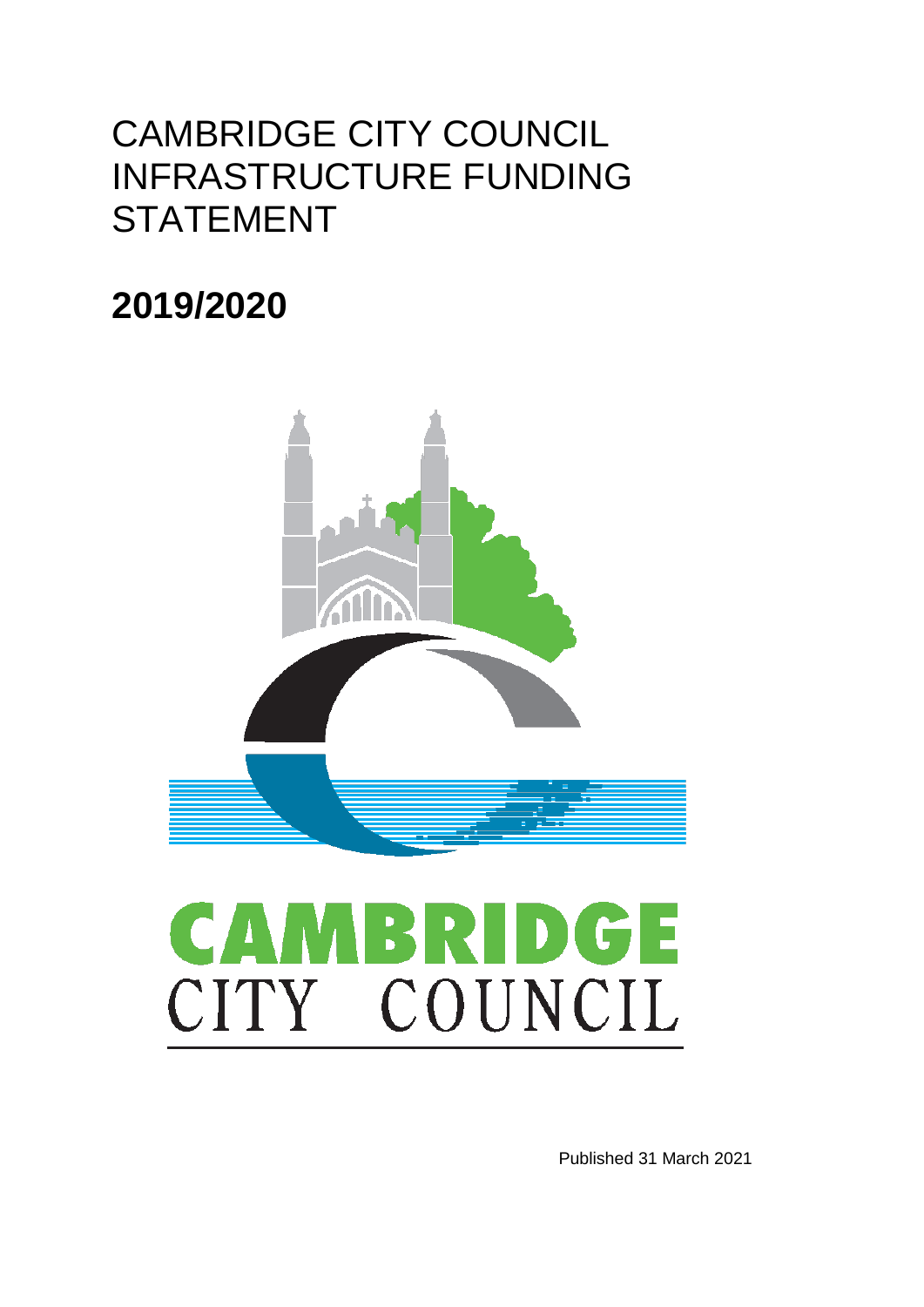#### **Introduction**

Planning obligations under Section 106 of the Town and Country Planning Act 1990, commonly known as s106 agreements, are a mechanism used to make a development proposal acceptable in planning terms. They are focused on site specific mitigation of the impact of development by way of either the direct provision of infrastructure (both on and off site of the development) and through the payment of financial contributions to the local planning authority.

Cambridge City Council secures contributions in relation to infrastructure which it will deliver but also on behalf of third parties including NHS England. This will typically comprise contributions towards indoor and outdoor sports, informal open space facilities, play areas and community facilities. Cambridgeshire County Council secures contributions in relation to infrastructure for education, learning, transport and household recycling centres.

Reporting on developer contributions helps local communities and developers see how contributions have been spent and understand what future funds will be spent on, ensuring a transparent and accountable system.

In accordance with the Community Infrastructure Levy Regulations any authority that receives a contribution from development through the Community Infrastructure Levy (CIL) or section 106 planning obligations must prepare an infrastructure funding statement.

Cambridge City Council has not implemented CIL and as such sections 1 and 2 of the Infrastructure Funding Statement are not required to be completed.

This infrastructure funding statement relates to contributions secured and received by Cambridge City Council for the reported financial year for 2019/20. Cambridgeshire County Council will be set out in their own infrastructure funding statement details of planning obligations that they are signatories to.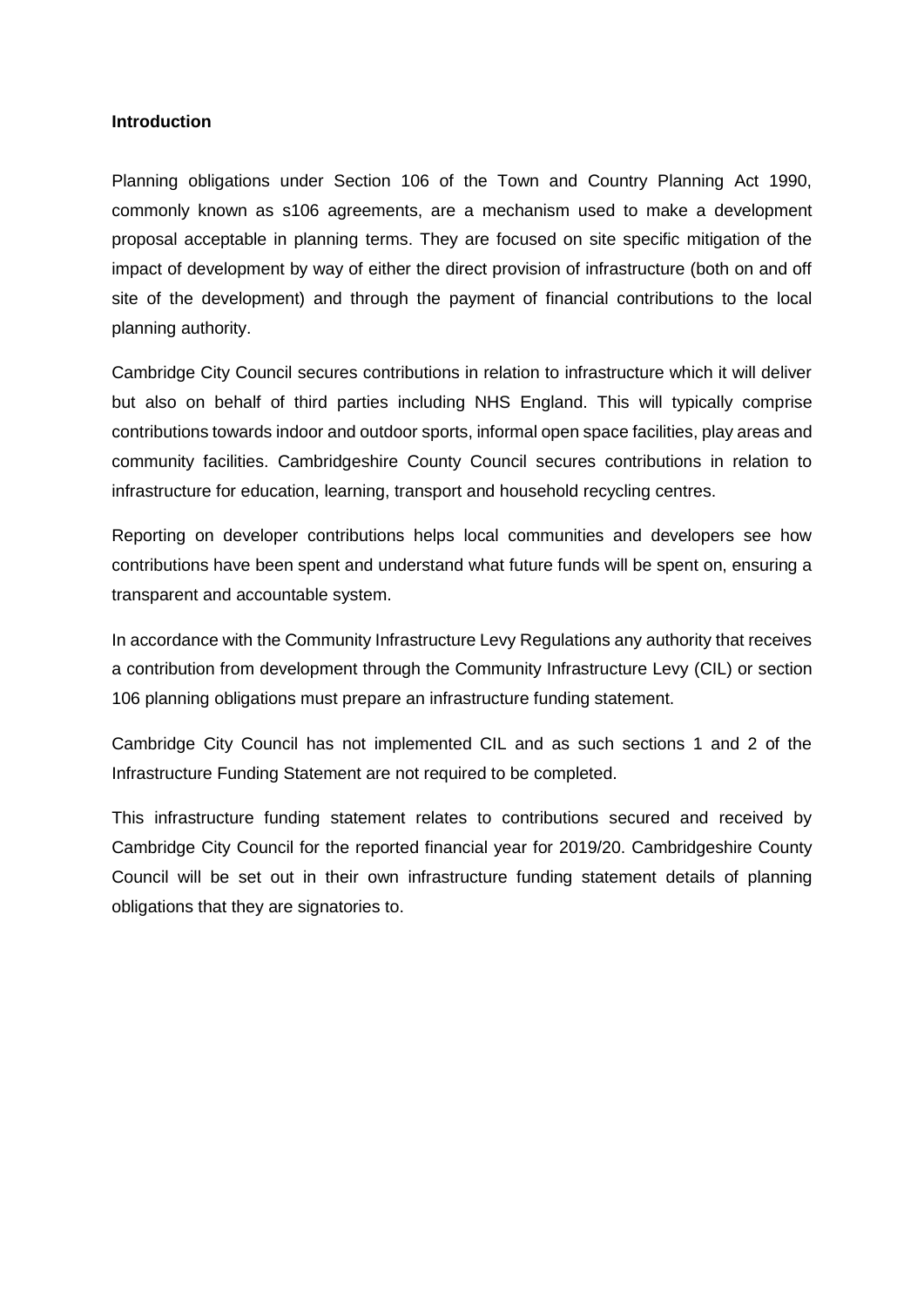| <b>Reporting requirement</b>                    | Sum / Details                             |
|-------------------------------------------------|-------------------------------------------|
| 3 (a). the total amount of money to be provided | £3,131,947.30                             |
| under any planning obligations which were       |                                           |
| entered into during the reported year;          |                                           |
| 3 (b). the total amount of money under any      | £2,027,299.59                             |
| planning obligations which was received during  |                                           |
| the reported year;                              |                                           |
| 3 (c). the total amount of money under any      | £3,244,206.99                             |
| planning obligations which was received before  |                                           |
| the reported year which has not been allocated  |                                           |
| by the authority;                               |                                           |
| 3 (d). summary details of any non-monetary      | Summary of non-monetary contributions     |
| contributions to be provided under planning     | to be provided under planning obligations |
| obligations which were entered into during the  | (excluding items that are detailed only   |
| reported year, including details of-            | within the planning permission).          |
|                                                 |                                           |
|                                                 | 10 Station Road                           |
|                                                 | On-site Public realm                      |
|                                                 | <b>Public Artwork</b>                     |
|                                                 | Air quality monitoring                    |
|                                                 | 20 Station Road                           |
|                                                 | On-site Public realm                      |
|                                                 | <b>Public Artwork</b>                     |
|                                                 | Air quality monitoring                    |
|                                                 | Mill Road Depot Phase 1 (DoV)             |
|                                                 | On-site informal open space               |
|                                                 | On-site play area                         |
|                                                 | Mill Road Depot Phase 2                   |
|                                                 | On-site informal open space               |
|                                                 | On-site play area                         |
|                                                 | <b>On-site Community Facility</b>         |
|                                                 | Land at Cromwell Road                     |
|                                                 | <b>On-site Community Facility</b>         |
|                                                 |                                           |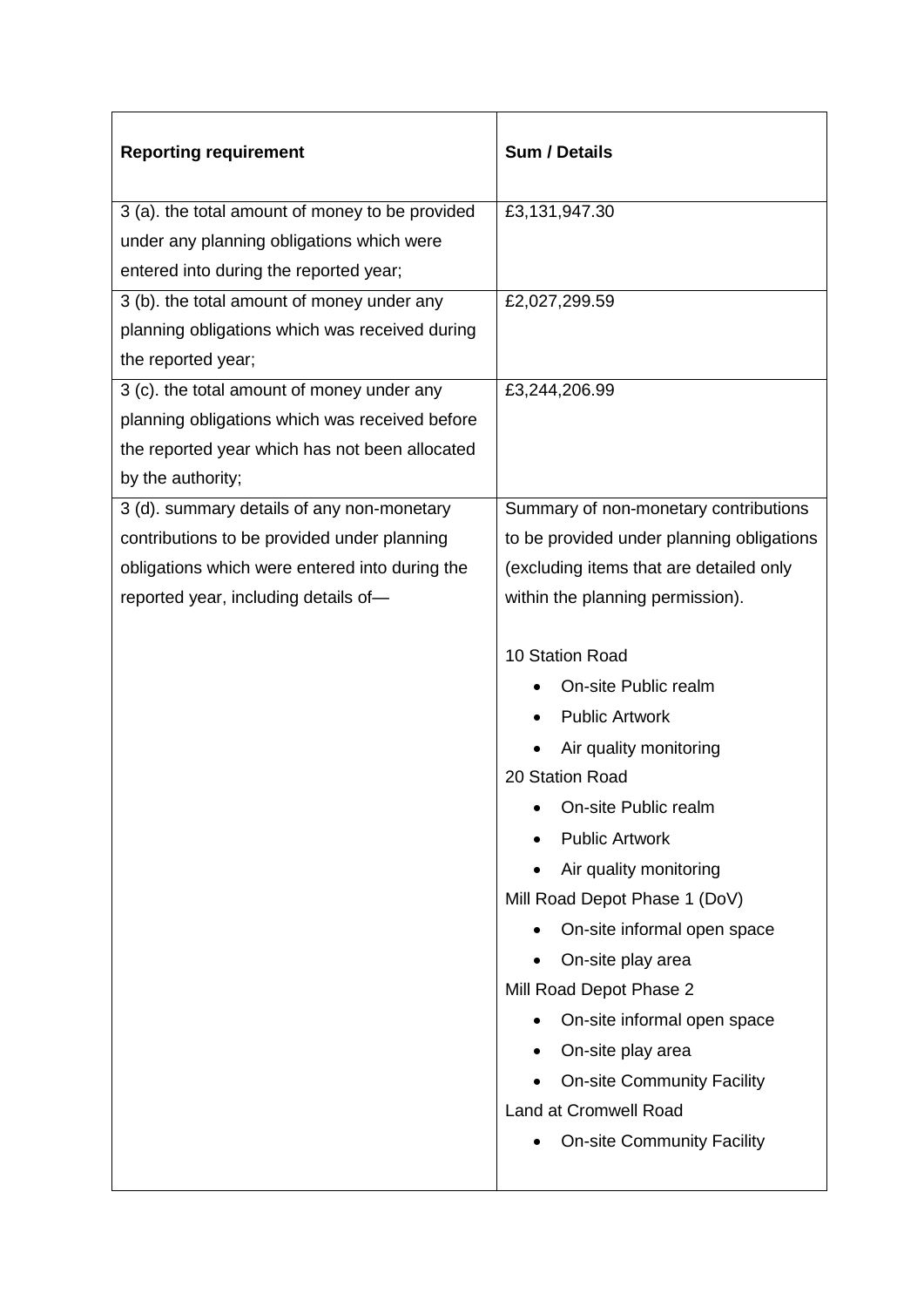| in relation to affordable housing, the total<br>(i)<br>number of units which will be provided;                                                                                                                                                                                      | 337 affordable dwellings were secured to<br>through a section 106 agreement.                                                                                                                                                                                                                                                               |
|-------------------------------------------------------------------------------------------------------------------------------------------------------------------------------------------------------------------------------------------------------------------------------------|--------------------------------------------------------------------------------------------------------------------------------------------------------------------------------------------------------------------------------------------------------------------------------------------------------------------------------------------|
| (ii) in relation to educational facilities, the<br>number of school places for pupils which<br>will be provided, and the category of<br>school at which they will be provided;<br>3 (e). the total amount of money (received under<br>any planning obligations) which was allocated | Information relating to the number of<br>school places for pupils provided is<br>contained in the infrastructure funding<br>statement published by Cambridgeshire<br><b>County Council</b><br>£8,034,966 was allocated towards the<br>funding of infrastructure within                                                                     |
| but not spent during the reported year for<br>funding infrastructure;                                                                                                                                                                                                               | Cambridge.<br>£2,021,003.59 of money received was<br>pre-allocated as part of the s106<br>agreement.                                                                                                                                                                                                                                       |
| 3 (f). the total amount of money (received under<br>any planning obligations) which was spent by<br>the authority (including transferring it to another<br>person to spend);                                                                                                        | £1,316,267.61                                                                                                                                                                                                                                                                                                                              |
| 3 (g). in relation to monies (received under<br>planning obligations) which were allocated by<br>the authority but not spent during the reported<br>year, summary details of the items of                                                                                           | See also appendix 1 for monies received<br>in 19/20 allocated as part of the s106<br>agreement.                                                                                                                                                                                                                                            |
| infrastructure on which the money has been<br>allocated, and the amount of allocated to each<br>item;                                                                                                                                                                               | <b>Contribution type</b><br><b>Allocated</b><br>Affordable housing £1,750,000.00<br>Allotments £0.00<br>Community facilities £2,068,710.15<br>Indoor sports £804,730.81<br>Informal open spaces £707,052.28<br>Miscellaneous £334,644.40<br>Monitoring fees £250,337.33<br>Nature conservation £243,346.08<br>Outdoor sports £1,196,671.75 |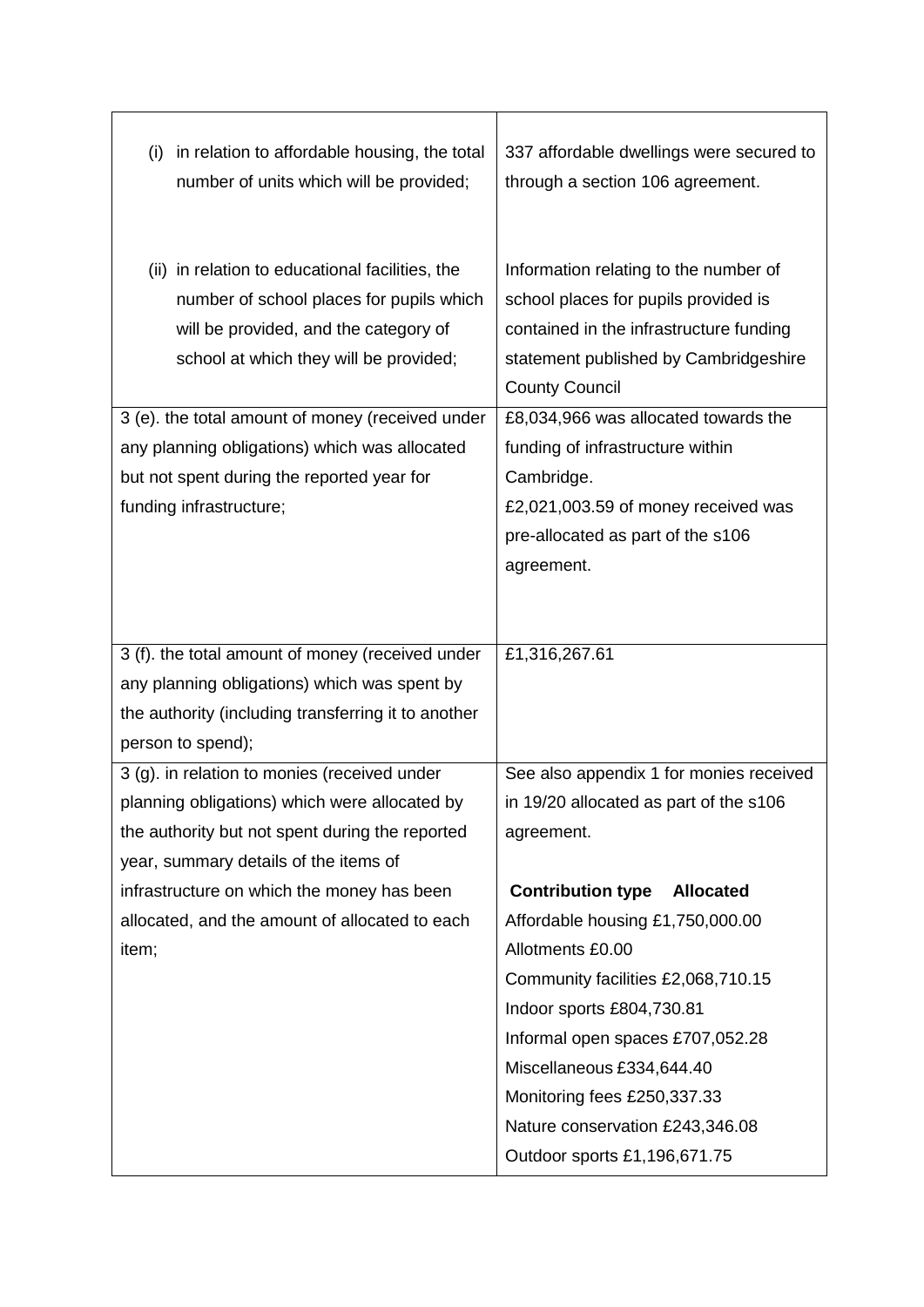|                                               | Play provision £286,247.72              |
|-----------------------------------------------|-----------------------------------------|
|                                               | Public art £276,884.04                  |
|                                               | Public realm £20,965.74                 |
|                                               | Waste facilities £95,376.00             |
|                                               | Total £8,034,966.30                     |
| 3 (h). in relation to monies (received under  |                                         |
| planning obligations) which were spent by the |                                         |
| authority during the reported year (including |                                         |
| transferring it to another person to spend),  |                                         |
| summary details of-                           |                                         |
|                                               |                                         |
| the items of infrastructure on which<br>(i)   | Community Facilities £275,741.37        |
| monies (received under planning               | Indoor Sports £99,311.64                |
| obligations) were spent, and the amount       | Outdoor Sports £66,215.00               |
| spent on each item;                           | Informal Open Space £281,380.72         |
|                                               | Play Areas £173,852.25                  |
|                                               | Public Art £105,578.47                  |
|                                               | Public Realm £7,128.90                  |
|                                               | Transport £70,000.00                    |
|                                               | Waste Receptacles £126,387.31           |
|                                               |                                         |
|                                               | See Appendix 2 for summary of projects. |
|                                               |                                         |
|                                               |                                         |
|                                               |                                         |
|                                               |                                         |
| (ii) the amount of monies (received under     | No section 106 money was spent on       |
| planning obligations) spent on repaying       | repaying money borrowed.                |
| money borrowed, including any interest,       |                                         |
| with details of the items of infrastructure   |                                         |
| which that money was used to provide          |                                         |
| (wholly or in part);                          |                                         |
|                                               |                                         |
|                                               |                                         |
|                                               |                                         |
|                                               |                                         |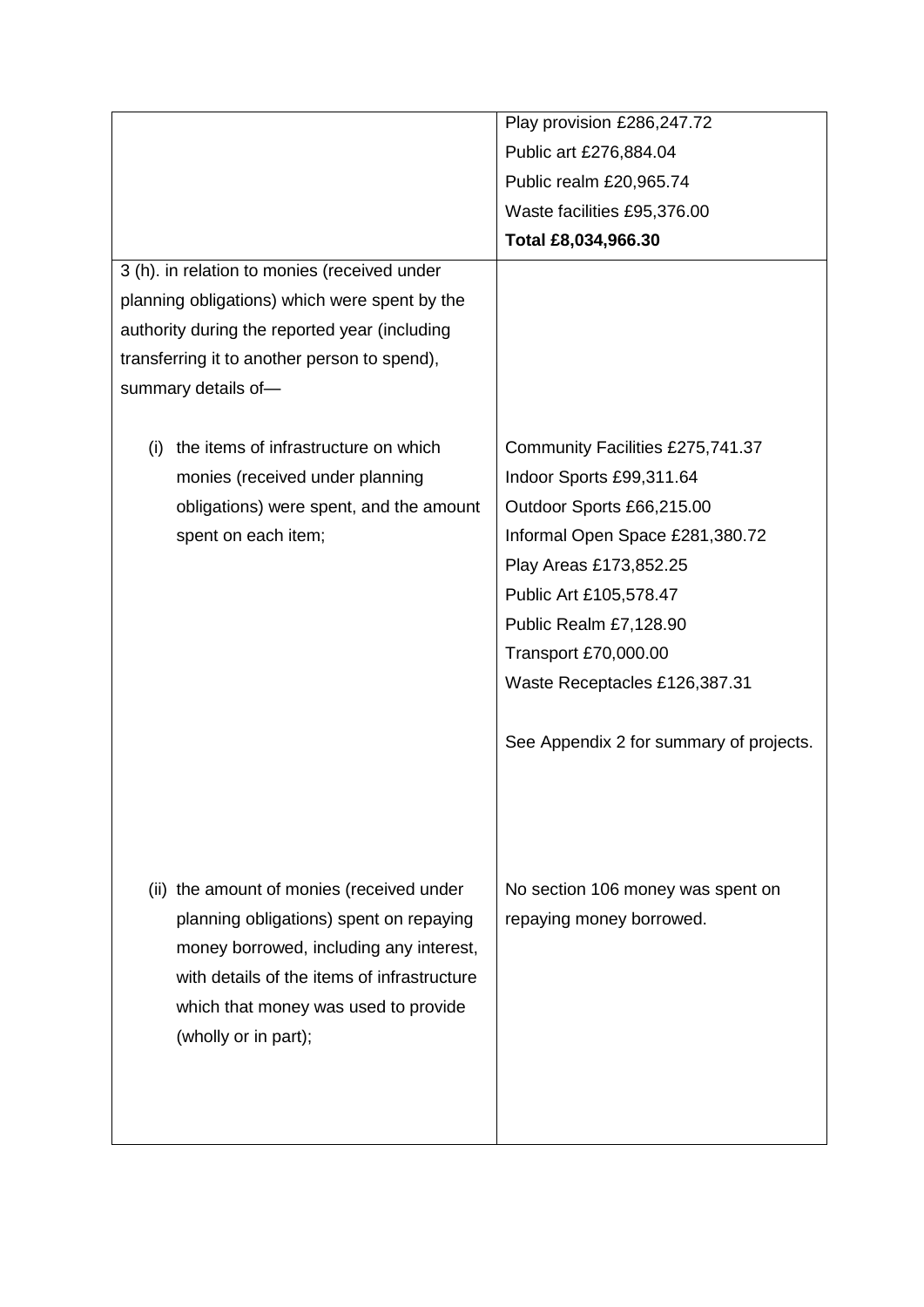| (iii) the amount of monies (received under     | £18,798.00 has been spent in respect of |
|------------------------------------------------|-----------------------------------------|
| planning obligations) spent in respect of      | monitoring the delivery of planning     |
| monitoring (including reporting under          | obligations.                            |
| regulation 121A) in relation to the            |                                         |
| delivery of planning obligations.              |                                         |
| 3 (i). the total monies (received under any    | £13,853,886.12 of developer             |
| planning obligations) during any year which    | contributions retained, of which longer |
| were retained at the end of the reported year, | term maintenance money is               |
| and where any of the retained monies have      | £2,574,712.83.                          |
| been allocated for the purposes of longer term |                                         |
| maintenance ("commuted sums"), also identify   |                                         |
| separately the total amount of commuted sums   |                                         |
| held.                                          |                                         |

#### **Appendix 1:**

#### **Summary of financial planning obligations received and allocated in 2019/20.**

| <b>App Ref</b> | <b>Facility</b>                                   | Wording                                                                                                                                                            | <b>Type</b> | <b>Comments</b>                      |
|----------------|---------------------------------------------------|--------------------------------------------------------------------------------------------------------------------------------------------------------------------|-------------|--------------------------------------|
| 19/0288/FUL    | Mill Road<br>Depot                                | Towards the provision of and/or<br>improvement of community<br>facilities at the Mill Road depot<br>site, Mill Road, Cambridge                                     | <b>CFAC</b> | £388,382 -<br><b>PAID</b><br>16.1.20 |
| 18/1470/FUL    | Cherry<br><b>Hinton Hall</b><br>play area         | Towards the provision and/or<br>improvement of the play area<br>equipment and facilities at Cherry<br>Hinton Hall play area.                                       | <b>PCT</b>  | £2,853 -<br><b>PAID</b><br>16.1.20   |
| 18/1470/FUL    | Limekiln<br>Close                                 | Towards the provision and/or<br>improvement of Informal Open<br>Space (for example to include path<br>works and accessibility) at Limekiln<br>Close, Cambridge.    | <b>IOS</b>  | £5,461 -<br><b>PAID</b><br>16.1.20   |
| 18/1470/FUL    | Netherhall<br>School                              | Towards the provision and/or<br>improvement of new indoor gym<br>and studio (including equipment) at<br>Netherhall School, Queen Edith's<br>Way, Cambridge.        | <b>ISF</b>  | £6,071 -<br><b>PAID</b><br>16.1.20   |
| 18/1470/FUL    | Netherhall<br>School                              | Improvements to outdoor grass<br>pitches, cricket wicket and nets,<br>and tarmac tennis & netball courts<br>at Netherhall School, Queen<br>Edith's Way, Cambridge. | <b>OSF</b>  | £5,351 -<br><b>PAID</b><br>16.1.20   |
| 17/2214/FUL    | King George<br>V Memorial<br><b>Playing Field</b> | Towards the provision and/or<br>improvement of and/or access to<br>Informal Open Space facilities                                                                  | <b>IOS</b>  | £15,003<br><b>PAID 18-2-</b><br>20   |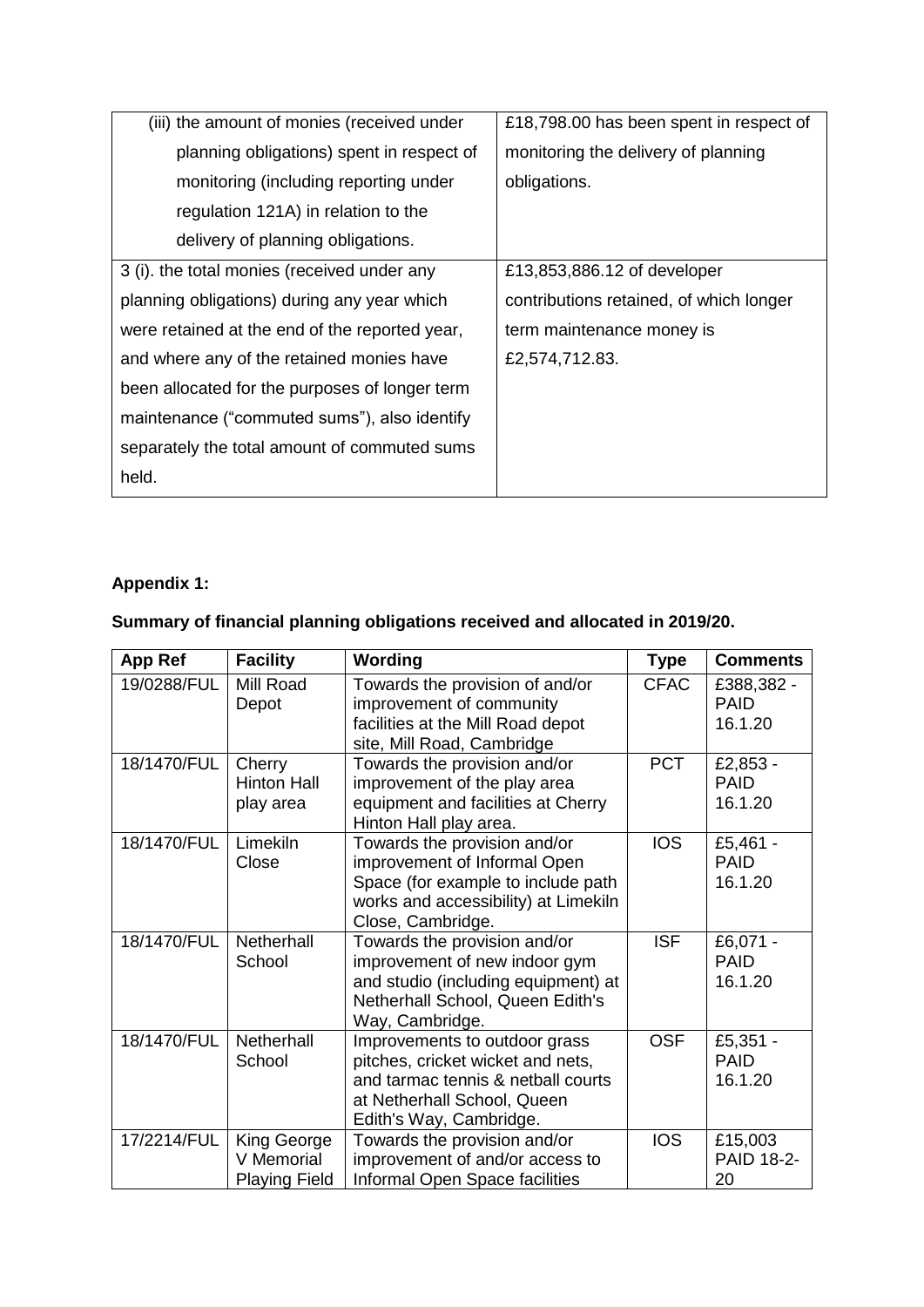|             |                                                                       | (including landscaping) at King<br>George V Memorial Playing Field,<br>Cambridge.                                                                                                                                                                                                                                                                      |                         |                                    |
|-------------|-----------------------------------------------------------------------|--------------------------------------------------------------------------------------------------------------------------------------------------------------------------------------------------------------------------------------------------------------------------------------------------------------------------------------------------------|-------------------------|------------------------------------|
| 17/2214/FUL | <b>King George</b><br>V Memorial<br><b>Playing Field</b><br>play area | Towards the provision of and/or<br>improvement to, and/or access to,<br>the children's play area at King<br>George V Memorial Playing Field<br>play area, Cambridge.                                                                                                                                                                                   | <b>PCT</b>              | £16,270<br><b>PAID 18-2-</b><br>20 |
| 17/2214/FUL | King George<br>V Memorial<br><b>Playing Field</b>                     | Towards the provision of and/or<br>improvement to, and/or access to,<br>the outdoor sports facilities<br>comprising the grass sports pitch<br>provision on King George V<br>memorial playing fields off Antsey<br>Way, and improvements to the<br>existing changing facilities to<br>support and enhance outdoor sport<br>usage on the playing fields. | <b>OSF</b>              | £14,755<br><b>PAID 18-2-</b><br>20 |
| 17/2214/FUL | Trumpington<br><b>Sports</b><br>Centre                                | Towards the provision of and/or<br>improvement of, and/or access to<br>indoor sports facilties at the<br>Trumpington Sports Centre, Lime<br>Avenue, Cambridge, with specific<br>provision for Inclusive Fitness<br>Initiative (IFI) kit within the gym<br>area.                                                                                        | $\overline{\text{ISF}}$ | £16,677<br><b>PAID 18-2-</b><br>20 |
| 17/1722/FUL | Akeman<br><b>Street</b><br>Community<br>House                         | Provision of and / or Improvement<br>of community facilities and<br>equipment at part of the Akeman<br><b>Street Community House</b><br>redevelopment                                                                                                                                                                                                  | <b>CFAC</b>             | £14,306<br>paid<br>16.7.19         |
| 17/1722/FUL | Chesterton<br>Community<br>College                                    | Provision of blackout blinds to the<br>main hall to enable the provision of<br>activities to include glow sports<br>and beats fitness at Chesterton<br>Community College, Gilbert Road,<br>Cambridge CB4 3NY.                                                                                                                                          | <b>ISF</b>              | £5,710<br>paid<br>16.7.19          |
| 17/1722/FUL | Chesterton<br>Recreation<br>Ground                                    | Provision of and / or improvements<br>with regard to the pavilion<br>extension / pitch works at<br><b>Chesterton Recreation Ground.</b>                                                                                                                                                                                                                | <b>OSF</b>              | £5,052<br>paid<br>16.7.19          |
| 17/1722/FUL | Chesterton<br>Recreation<br>Ground                                    | The provision of fit kit, benches<br>and a communal meeting point at<br><b>Chesterton Recreation Ground.</b>                                                                                                                                                                                                                                           | <b>IOS</b>              | £5,137<br>paid<br>16.7.19          |
| 17/1722/FUL | Chesterton<br>Recreation<br>Ground                                    | Improving the play area equipment<br>and facilities at Chesterton<br>Recreation Ground play area                                                                                                                                                                                                                                                       | <b>PCT</b>              | £5,235<br>paid<br>16.7.19          |
| 17/1709/FUL | <b>Browns Field</b><br>Youth &<br>Community<br>Centre                 | Towards the provision and / or<br>improvement of the facilities and<br>equipment at Browns Field Youth<br>& Community Centre.                                                                                                                                                                                                                          | <b>CFAC</b>             | £17,975<br>paid<br>15.4.19         |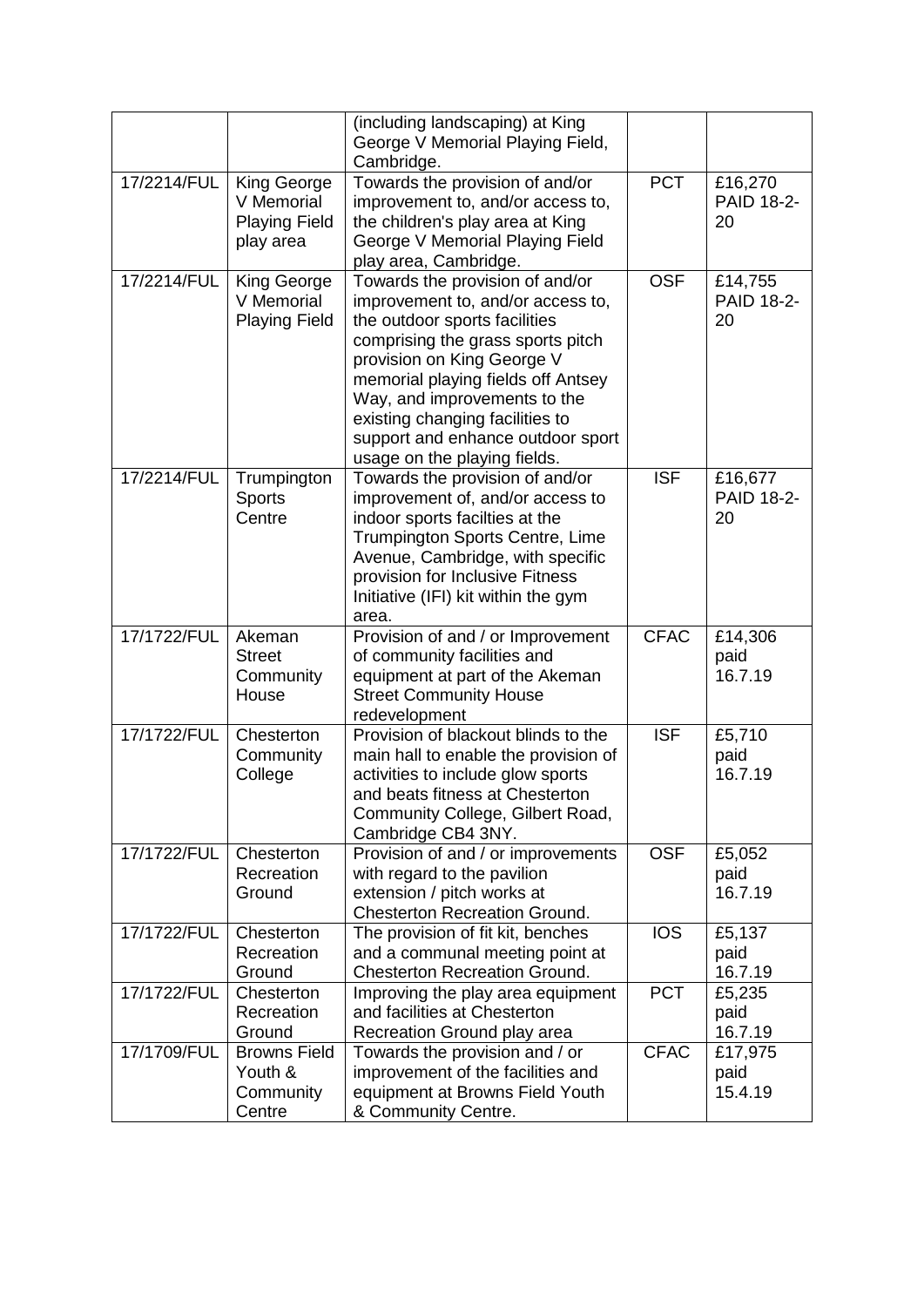| 17/1709/FUL | Land at             | Towards the provision and/or          | <b>IOS</b>  | £5,087      |
|-------------|---------------------|---------------------------------------|-------------|-------------|
|             | <b>Browns Field</b> |                                       |             |             |
|             |                     | improvement of and/or access to       |             | paid        |
|             | Youth &             | Informal Open Space at Land at        |             | 15.4.19     |
|             | Community           | Browns Field Youth & Community        |             |             |
|             | Centre              | Centre, Cambridge.                    |             |             |
| 17/1709/FUL | <b>North</b>        | Towards the provision of a new        | <b>ISF</b>  | £5,087      |
|             | Cambridge           | sports hall floor and indoor court at |             | paid        |
|             | Academy             | North Cambridge Academy.              |             | 15.4.19     |
| 17/1709/FUL | <b>North</b>        | Towards the provision of artificial   | <b>OSF</b>  | £4,501      |
|             | Cambridge           | cricket nets and wicket at North      |             | paid        |
|             | Academy             | Cambridge Academy.                    |             | 15.4.19     |
| 17/0970/FUL | Akeman              | Provision of and / or Improvement     | <b>CFAC</b> | £18,031     |
|             | <b>Street</b>       | of community facilities and           |             | paid        |
|             | Community           | equipment at part of the Akeman       |             | 20.8.19     |
|             | House               | <b>Street Community House</b>         |             |             |
|             |                     |                                       |             |             |
|             |                     | redevelopment                         | <b>ISF</b>  |             |
| 17/0970/FUL | Chesterton          | Provision of blackout blinds to the   |             | £6,482      |
|             | Community           | main hall to enable the provision of  |             | paid        |
|             | College             | activities to include glow sports     |             | 20.8.19     |
|             |                     | and beats fitness at Chesterton       |             |             |
|             |                     | Community College, Gilbert Road,      |             |             |
|             |                     | Cambridge CB4 3NY.                    |             |             |
| 17/0970/FUL | Chesterton          | Provision of and / or improvements    | <b>OSF</b>  | £5,613      |
|             | Recreation          | with regard to the pavilion           |             | paid        |
|             | Ground              | extension / pitch works at            |             | 20.8.19     |
|             |                     | Chesterton Recreation Ground.         |             |             |
| 17/0970/FUL | Chesterton          | The provision of fit kit, benches     | <b>IOS</b>  | £9,305      |
|             | Recreation          | and a communal meeting point at       |             | paid        |
|             | Ground              | <b>Chesterton Recreation Ground.</b>  |             | 20.8.19     |
| 17/0970/FUL | Chesterton          | Improving the play area equipment     | <b>PCT</b>  | £3,240      |
|             | Recreation          | and facilities at Chesterton          |             | paid        |
|             | Ground              | Recreation Ground play area           |             | 20.8.19     |
| 17/0172/FUL | Storey's            | Provision and/or improvement of       | <b>PCT</b>  | £4,183      |
|             | <b>Field Play</b>   | the children's play area at Storeys   |             | paid        |
|             |                     |                                       |             |             |
|             | Area                | Field Play Area.                      |             | 24.4.19     |
| 17/0172/FUL | Storey's            | Provision of and/or improvement of    | <b>IOS</b>  | £5,606      |
|             | <b>Field Open</b>   | and/or access to Informal Open        |             | paid        |
|             | Space               | Space facilities at Storeys Field.    |             | 24.4.19     |
| 17/0172/FUL | Wilberforce         | Towards the provision of and/or       | <b>OSF</b>  | £5,513      |
|             | Road                | improvement of the artificial         |             | paid        |
|             |                     | pitches at Wilberforce Road,          |             | 24.4.19     |
|             |                     | Cambridge CB3 0EQ                     |             |             |
| 17/0172/FUL | Storey's            | Towards the provision of and/or       | <b>CFAC</b> | £18,016     |
|             | <b>Field Centre</b> | improvement of the facilities and/or  |             | paid        |
|             |                     | equipment at Storey's Field           |             | 24.4.19     |
|             |                     | Centre, Newmarket Road,               |             |             |
|             |                     | Cambridge.                            |             |             |
| 16/0641/FUL | Coleridge           | Provision and/or improvement of       | <b>OSF</b>  | £8,468      |
|             | <b>Rec Ground</b>   | outdoor sports pitches and            |             | paid 9.8.19 |
|             |                     | changing rooms at Coleridge           |             |             |
|             |                     | <b>Recreation Ground.</b>             |             |             |
| 16/0641/FUL | Coleridge           | Towards the provision and/or          | <b>IOS</b>  | £8,611      |
|             | <b>Rec Ground</b>   | improvement of and/or access to       |             | paid 9.8.19 |
|             |                     |                                       |             |             |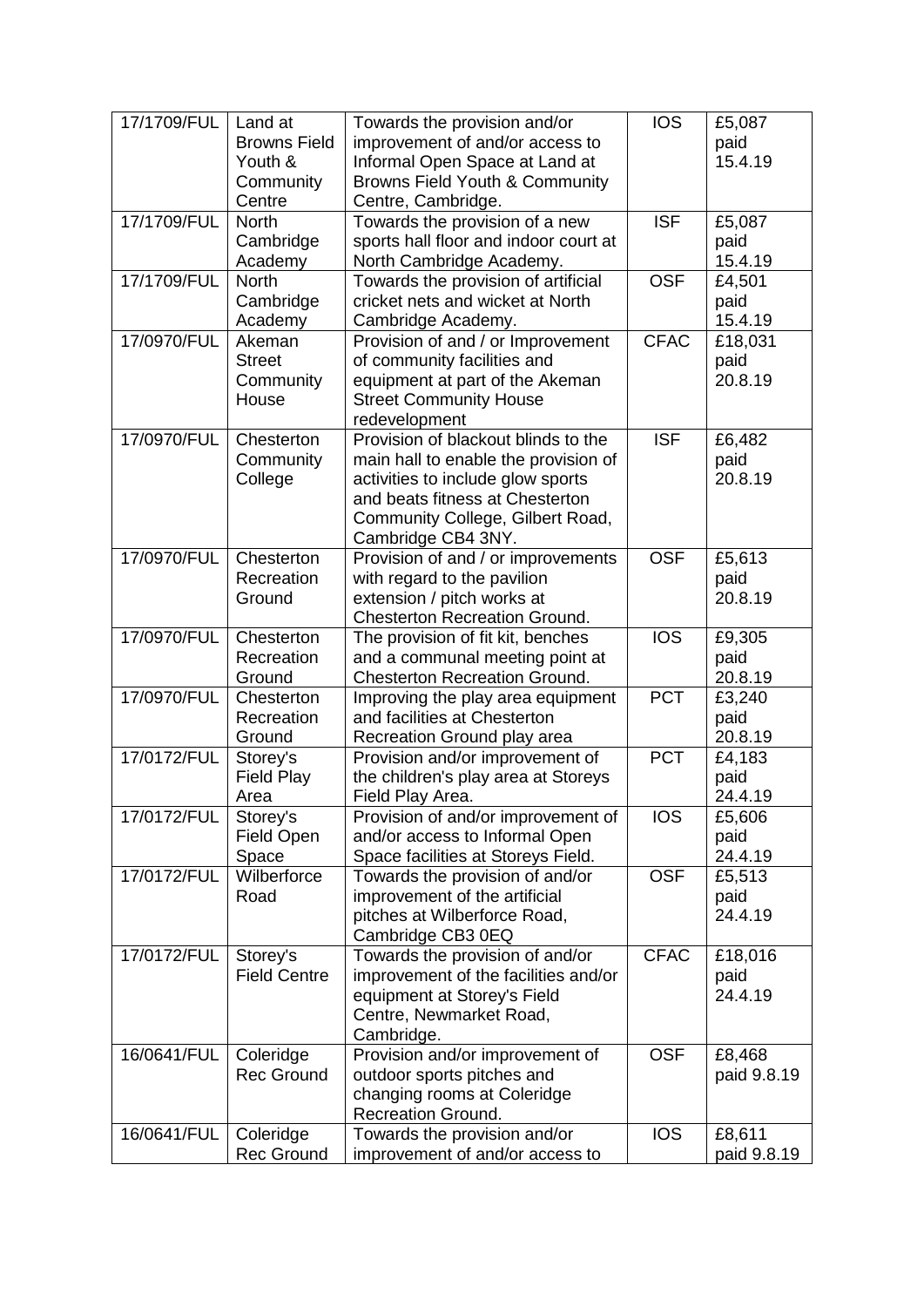|             |                                                        | Informal Open Space at Coleridge<br><b>Recreation Ground.</b>                                                                                                                                                                                                                                                                                                                                                                       |             |                                   |
|-------------|--------------------------------------------------------|-------------------------------------------------------------------------------------------------------------------------------------------------------------------------------------------------------------------------------------------------------------------------------------------------------------------------------------------------------------------------------------------------------------------------------------|-------------|-----------------------------------|
| 16/0641/FUL | Lichfield<br>Road<br>Recreation<br>Ground play<br>area | Towards improvements to the<br><b>Lichfield Road Recreation Ground</b><br>play area.                                                                                                                                                                                                                                                                                                                                                | <b>PCT</b>  | £9,067<br>paid 9.8.19             |
| 16/0641/FUL | Netherhall<br>School                                   | Towards the provision of a new<br>floor for sports hall at Netherhall<br>School.                                                                                                                                                                                                                                                                                                                                                    | <b>ISF</b>  | £9,571<br>paid 9.8.19             |
| 16/0641/FUL | Lichfield<br>Road<br>Community<br>Hall                 | Towards the provision and / or<br>improvement of the facilities at<br>Lichfield Road Community Hall.                                                                                                                                                                                                                                                                                                                                | <b>CFAC</b> | £23,770<br>paid 9.8.19            |
| 15/1759/FUL | Community<br>Development<br>Officer                    | To enable the council to employ a<br>community development officer<br>(pay band 5) for two days a week<br>for three years (including support<br>costs, such as pension and<br>national insurance). Given the high<br>proportion of commuters living on<br>the CB1 site, this role would be<br>recruited to work mainly in the<br>evenings and at weekends, and<br>would liaise closely with the<br>council's Community Safety team. | <b>CFAC</b> | £52,640<br><b>PAID</b><br>3.12.19 |
| 15/1759/FUL | Kelsey<br>Kerridge                                     | Towards the provision of a multi-<br>purpose studio at Kelsey Kerridge<br>Sports Centre, Queen Anne<br>Terrace, Cambridge CB1 1NA.                                                                                                                                                                                                                                                                                                  | <b>ISF</b>  | £43,309<br><b>PAID</b><br>3.12.19 |
| 15/1759/FUL | Coleridge<br><b>Rec Ground</b>                         | Towards the provision and/or<br>improvement of outdoor sports<br>pitches and changing facilities at<br>Coleridge Recreation Ground.                                                                                                                                                                                                                                                                                                 | <b>OSF</b>  | £38,336<br><b>PAID</b><br>3.12.19 |
| 15/1759/FUL | Coleridge<br><b>Rec Ground</b>                         | Towards the improvement of<br>facilities, equipment and access at<br><b>Coleridge Recreation Ground -</b><br>Provision and/or improvement of<br>and/or access to IOS at Coleridge<br>Recreation Ground. This could be<br>used, for example, for the<br>provision of new benches, bins,<br>noticeboards, interpretation<br>boards, footpath surface signs,<br>tree planting and new boundary<br>hedges.                              | <b>IOS</b>  | £23,189<br><b>PAID</b><br>3.12.19 |
| 15/1759/FUL | Coe Fen                                                | Improving facilities, equipment and<br>access to the open spaces at Coe<br>Fen. (This could be used, for<br>example, for the provision of and /<br>or improvements to landscaping<br>and habitat creation.)                                                                                                                                                                                                                         | <b>IOS</b>  | £15,792<br><b>PAID</b><br>3.12.19 |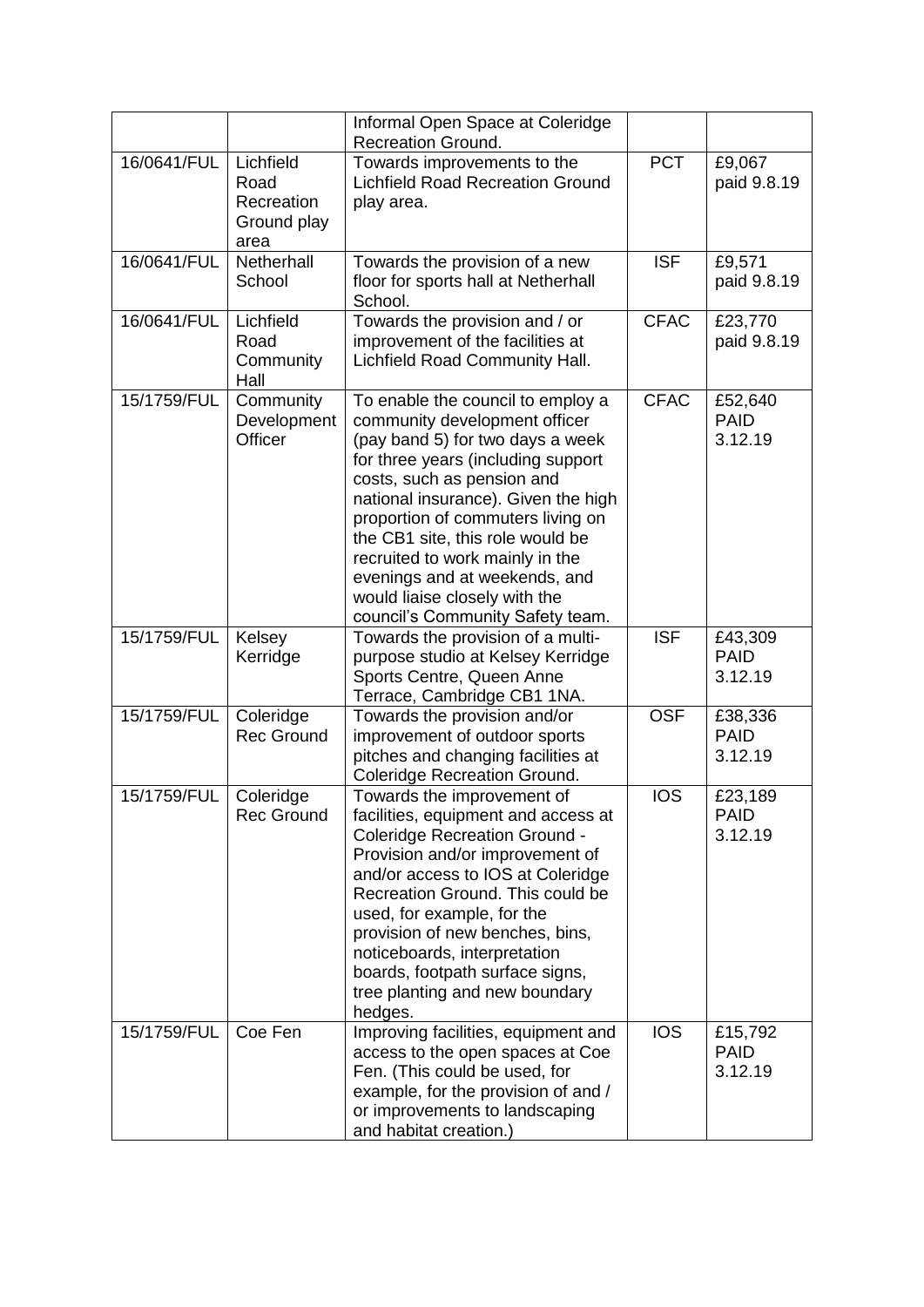| 15/1759/FUL | Coleridge<br><b>Rec Ground</b> | Towards the provision and/or<br>improvement of the children's play<br>area at Coleridge Recreation<br>Ground play area.                                                                                                                                                                                                                                                                                              | <b>PCT</b>  | £25,949<br><b>PAID</b><br>3.12.19 |
|-------------|--------------------------------|----------------------------------------------------------------------------------------------------------------------------------------------------------------------------------------------------------------------------------------------------------------------------------------------------------------------------------------------------------------------------------------------------------------------|-------------|-----------------------------------|
| 15/1759/FUL | The Junction                   | Towards the provision of new<br>multi-purpose, flexible community<br>meeting space within the re-<br>development plans for the Junction<br>site (as part of a wider planned<br>redevelopment of The Junction).<br>This meeting space would provide<br>an opportunity for hosting larger<br>scale community events and<br>activities, and could also be hired<br>out to community groups for<br>community activities. | <b>CFAC</b> | £65,046<br><b>PAID</b><br>3.12.19 |

| <b>App Ref</b> | <b>Facility</b>                 | Wording                             | <b>Type</b>  | <b>Comments</b> |
|----------------|---------------------------------|-------------------------------------|--------------|-----------------|
| 06/0795/OUT    | <b>Ninewells</b><br>development | On-site IOS maintenance             | <b>IOS</b>   | £198,945.11     |
| 06/0795/OUT    | <b>TBC</b>                      | <b>Community Facilities</b>         | <b>CFAC</b>  | £151,016        |
| 06/0795/OUT    | Wulfstan<br>Way                 | <b>Health Facilities</b>            | <b>CFAC</b>  | £67,755         |
| 07/0003/OUT    | On-site                         | <b>Community Chest</b>              | <b>CFAC</b>  | £3,263          |
| 07/0003/OUT    | On-site                         | <b>Community Development Worker</b> | <b>CFAC</b>  | £51,395         |
| 07/0003/OUT    | On-site                         | <b>Sports Development Worker</b>    | <b>OSF</b>   | £10,793         |
| 07/0003/OUT    | On-site                         | Monitoring of development           | <b>MON</b>   | £38,547         |
| 07/0003/OUT    | On-site                         | Bus stop shelters maintenance       | <b>MISC</b>  | £2,882          |
| 07/0620/OUT    | On-site                         | Maintenance                         | <b>IOS</b>   | £369,025.48     |
| 07/0620/OUT    | On-site                         | Waste receptacles                   | <b>WC</b>    | £47,594         |
| 08/0048/OUT    | On-site                         | Allotments maintenance              | <b>ALLOT</b> | £13,951         |
| 08/0048/OUT    | On-site                         | Pocket parks maintenance            | <b>IOS</b>   | £44,920         |
| 11/1114/OUT    | On-site                         | <b>Community Development Worker</b> | <b>CFAC</b>  | £72,895         |
| 11/1114/OUT    | On-site                         | <b>Sports Development Worker</b>    | <b>OSF</b>   | £9,372          |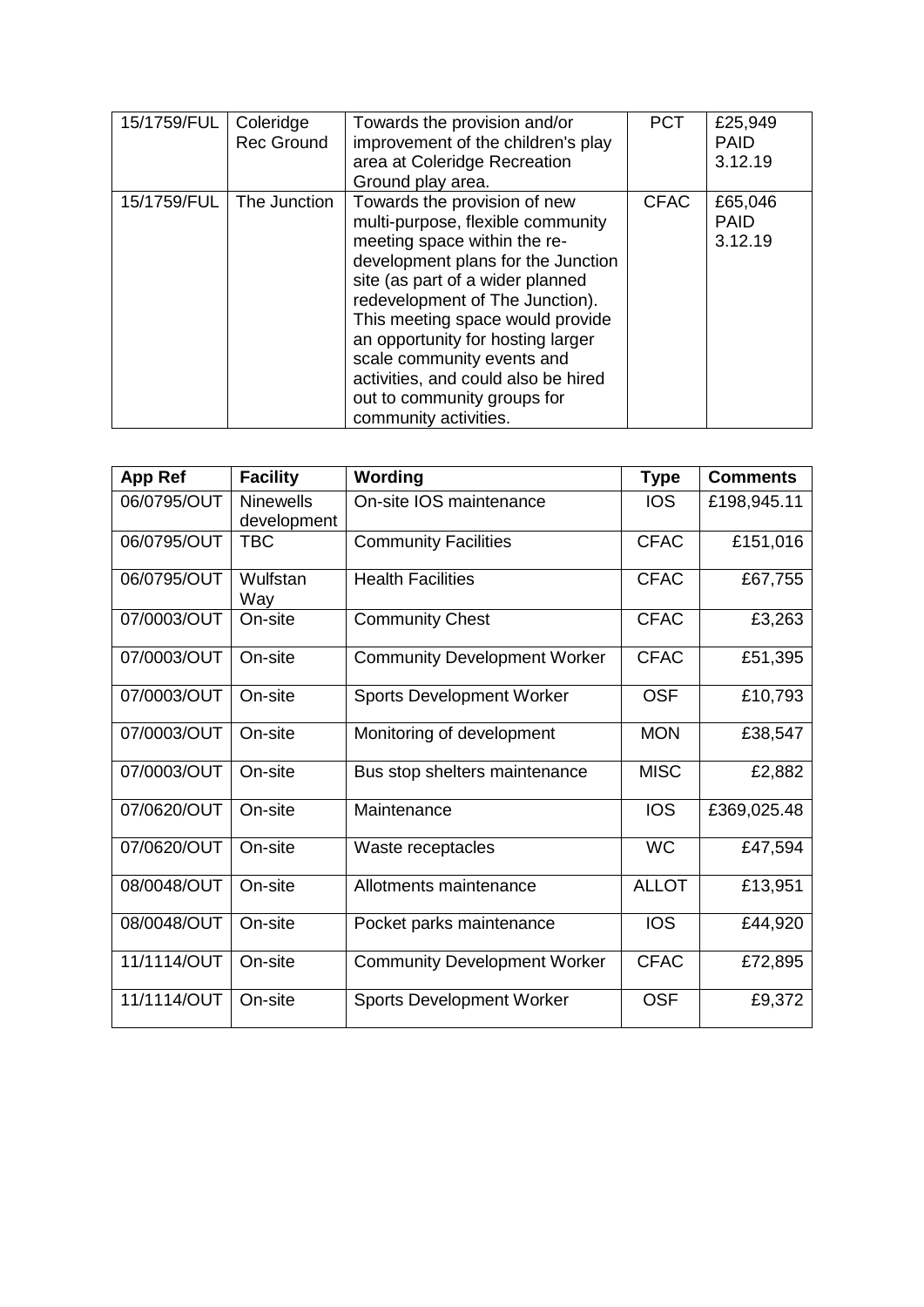#### **Appendix 2:**

### **Summary of section 106 capital and revenue expenditure in 2019/20**

| <b>Cap Plan</b><br>no.  | <b>Description</b>                                                       | <b>Status</b> | <b>Types</b>             | Spend in<br>2019/20 |
|-------------------------|--------------------------------------------------------------------------|---------------|--------------------------|---------------------|
| <b>PR032W</b>           | Accordia open space improvements                                         | On-going      | Informal<br>open space   | £1,152.00           |
| PR031P/<br><b>ID227</b> | Alexandra Gardens play area<br>improvements & landscaping                | Complete      | Play area<br>/open space | £34,999.99          |
| <b>PR031Q</b>           | Bramblefields local nature reserve                                       | On-going      | Informal<br>open space   | £2,793.20           |
|                         | Brown's Field Community Centre:<br>kitchen improvements                  | On-going      | Community<br>facilities  | £15,270.25          |
| <b>PR042H</b>           | Cambridge Junction 'News, News,<br>News' project (grant)                 | Complete      | Public art               | £5,234.00           |
| <b>PR041H</b>           | Cambridge Museum of Technology<br>(grant)                                | Complete      | Community<br>facilities  | £1,800.00           |
| <b>PR034D</b>           | Cambridge Rules (Parker's Piece<br>public art)                           | Complete      | Public art               | £5,750.00           |
| SC615/<br>ID247         | Cherry Hinton Hall grounds<br>improvements - phase 2                     | On-going      | Informal<br>open space   | £52,385.67          |
| <b>ID479</b>            | Chesterton Sports Centre artificial<br>and hard court improvements       | On-going      | Outdoor<br>sports        | £65,000.00          |
| PR032S/<br>ID211        | Footbridge across Hobson's Brook at<br>Accordia                          | On-going      | Informal<br>open space   | £51,562.37          |
| <b>PR032T</b>           | Fulbourn Road open space<br>improvements                                 | Complete      | Informal<br>open space   | £9,212.00           |
| <b>PR032V</b>           | Gunhild Close play area<br>improvements                                  | Complete      | Play area<br>/open space | £98,397.00          |
| <b>PR033R</b>           | Histon Road Rec football area                                            | Complete      | Outdoor<br>sports        | £1,215.00           |
| <b>ID455</b>            | Jesus Green: new wildflower<br>meadow                                    | On-going      | Informal<br>open space   | £11,070.00          |
| <b>PR040S</b>           | Kettle's Yard public art relating to<br>Antony Gormley sculpture (grant) | Complete      | Public art               | £5,135.00           |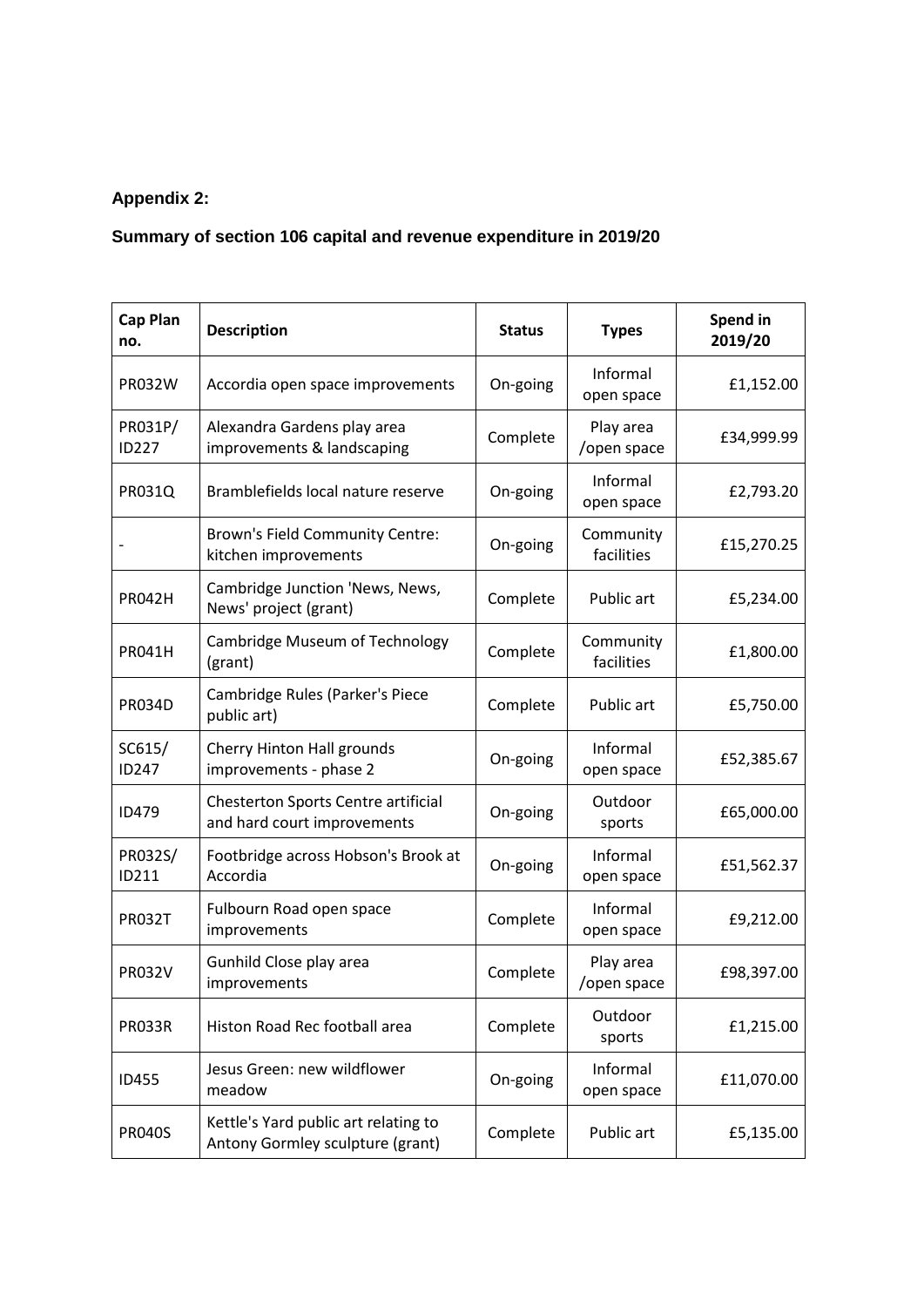| <b>Cap Plan</b><br>no.  | <b>Description</b>                                                                 | <b>Status</b>      | <b>Types</b>             | Spend in<br>2019/20 |
|-------------------------|------------------------------------------------------------------------------------|--------------------|--------------------------|---------------------|
| <b>PR042B</b>           | Mill Road Cemetery footpath &<br>access improvements                               | Complete           | Informal<br>open space   | £2,909.36           |
| <b>PR030J</b>           | Mill Road railway workers public art<br>(grant)                                    | Complete           | Public art               | £6,028.00           |
| <b>PR031G</b>           | Milton Road library community<br>rooms (grant)                                     | Complete           | Community<br>facilities  | £100,000.00         |
| <b>PR041L</b>           | Netherhall School dining hall meeting<br>space improvements (grant)                | On-going           | Community<br>facilities  | £24,000.00          |
| <b>PR041G</b>           | Netherhall School gym and studio<br>(incl. inclusive fitness equipment)<br>(grant) | On-going           | Indoor sports            | £99,311.64          |
|                         | Newnham Residents parking scheme                                                   | Complete           | Transport                | £70,000.00          |
|                         | Nightingale Avenue Rec:polytunnel                                                  | Complete           | Informal<br>open space   | £1,360.02           |
| <b>PR041M</b>           | Nightingale Rec community garden<br>hut                                            | On-going           | Community<br>facilities  | £3,889.62           |
|                         | Nun's Way Pavilion: improved<br>storage space (grant)                              | On-going           | Community<br>facilities  | £781.50             |
| PR033M/<br>ID215        | Parker's Piece paths - grass<br>reinforcements                                     | Almost<br>complete | Informal<br>open space   | £73,547.00          |
| <b>PR035</b>            | Refuse/recycling bins for new homes<br>on site                                     | On-going           | Waste<br>facilities      | £126,387.31         |
| <b>PR030H</b>           | Romsey Town Square public realm<br>improvements                                    | Complete           | Public realm             | £7,128.90           |
| <b>PR042K</b>           | Sheep's Green Ecology sculpture<br>(grant)                                         | Complete           | Public art               | £14,000.00          |
| <b>PR040V</b>           | Showcase of Queer Arts (Pink Festival<br>Group) (grant)                            | Complete           | Public art               | £16,500.00          |
| <b>PR041J</b>           | St Clement's Church: improved<br>access to community meeting space<br>(grant)      | Review             | Community<br>facilities  | £30,000.00          |
| PR041K/<br><b>ID225</b> | St John's Church: community facilities<br>extension (grant)                        | Complete           | Community<br>facilities  | £100,000.00         |
| PR030S/<br><b>ID326</b> | St Matthew's Piece play area<br>improvements                                       | Complete           | Play area<br>/open space | £34,999.99          |
| <b>PR042J</b>           | Tales from the Edge of Town public<br>art (grant)                                  | Complete           | Public art               | £10,234.00          |